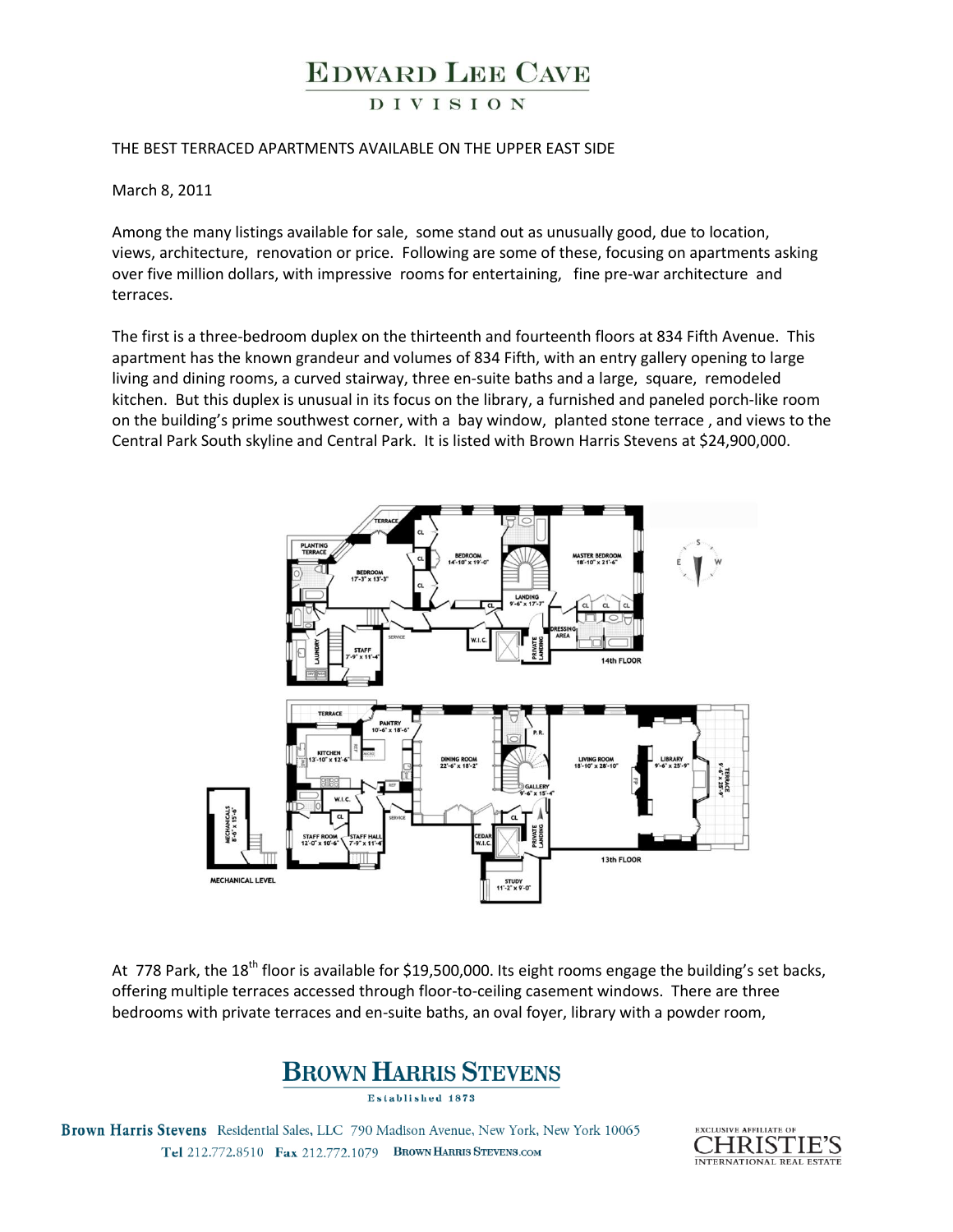# **EDWARD LEE CAVE**

### **DIVISION**

formal dining room and living room, and, on the upper level, a fourth bedroom, office or staff room with bath. Again, this apartment has been remodeled. (A contract was recently signed for a larger apartment, on the  $15<sup>th</sup>$  and  $16<sup>th</sup>$  floors, also with terraces, but not redone, and last asking \$24,900,000.) This is listed with the Warburg Realty Partnership.



The two-building Millan House is known for the large garden between its buildings at 115 East 67<sup>th</sup> Street and 116 East 68<sup>th</sup> Street. The 67<sup>th</sup> Street penthouse, available through Brown Harris Stevens at \$9,950,000, is entirely wrapped by a large tile terrace and faces over the Seventh Regiment Armory to midtown Manhattan. The length of the living room faces this terrace, with two French doors, parquet de Versailles floors and a working fireplace. In addition there are paneled library with fireplace, powder room, formal dining room, master bedroom with fireplace, second bedroom, two smaller bedrooms for studies or, if combined, a third bedroom, three bathrooms, and staff and laundry rooms with bath.



Established 1873

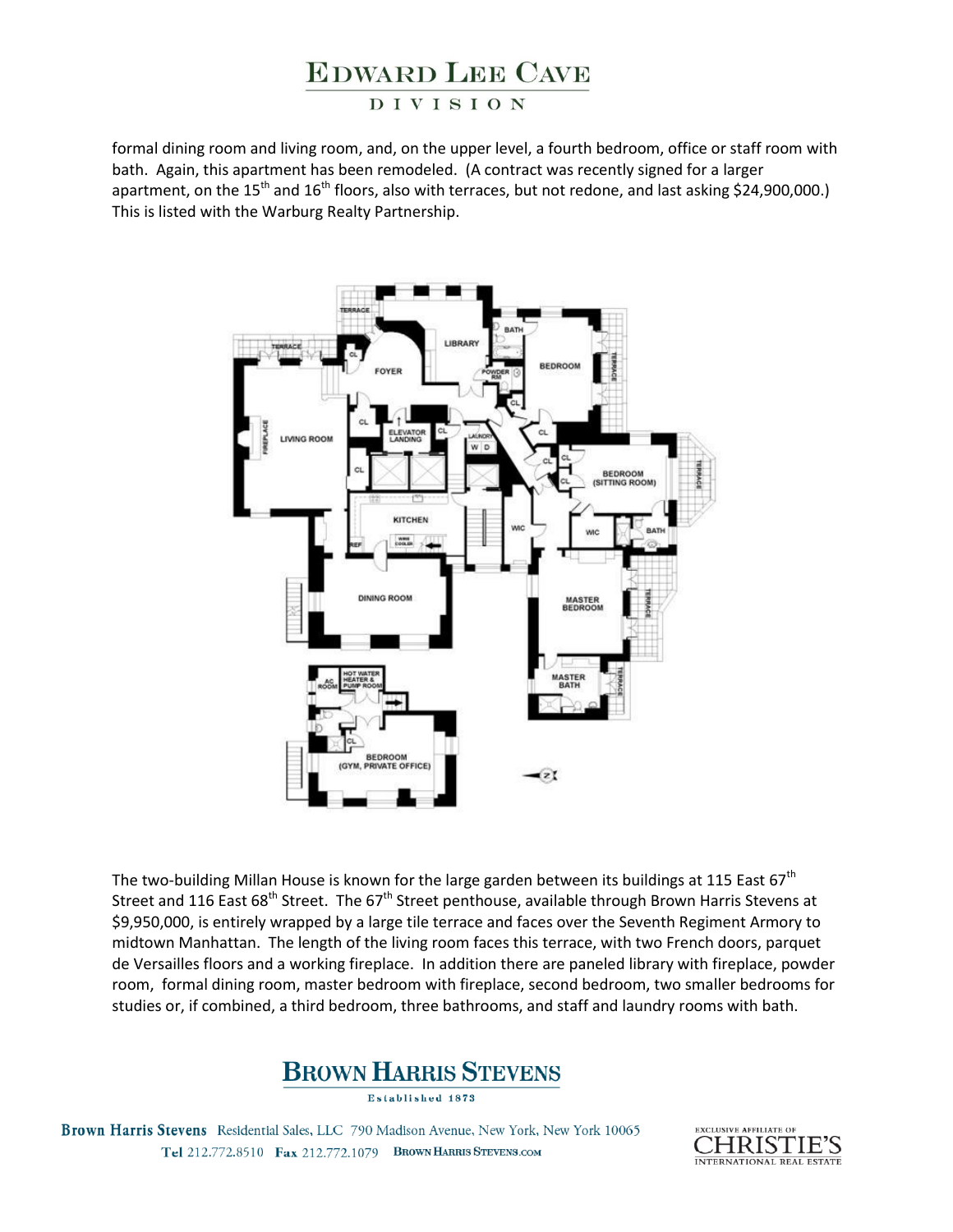## **EDWARD LEE CAVE** DIVISION

Millan House plan



At 820 Park Avenue, the  $16<sup>th</sup>$  floor penthouse is available through Brown Harris Stevens at \$5,500,000. Formerly the top floor of a triplex, it has the original paneled sitting room, casement windows, working fireplace, built-in bookcases with pilasters, and arched doorways. It is now a completely self-sufficient and intimate apartment with open city views, a formal dining room, solarium, maid's room, two bedrooms and 2.5 baths. It is wrapped on all sides by windows and a terrace, 9' wide on three sides.



## **BROWN HARRIS STEVENS**

Established 1873